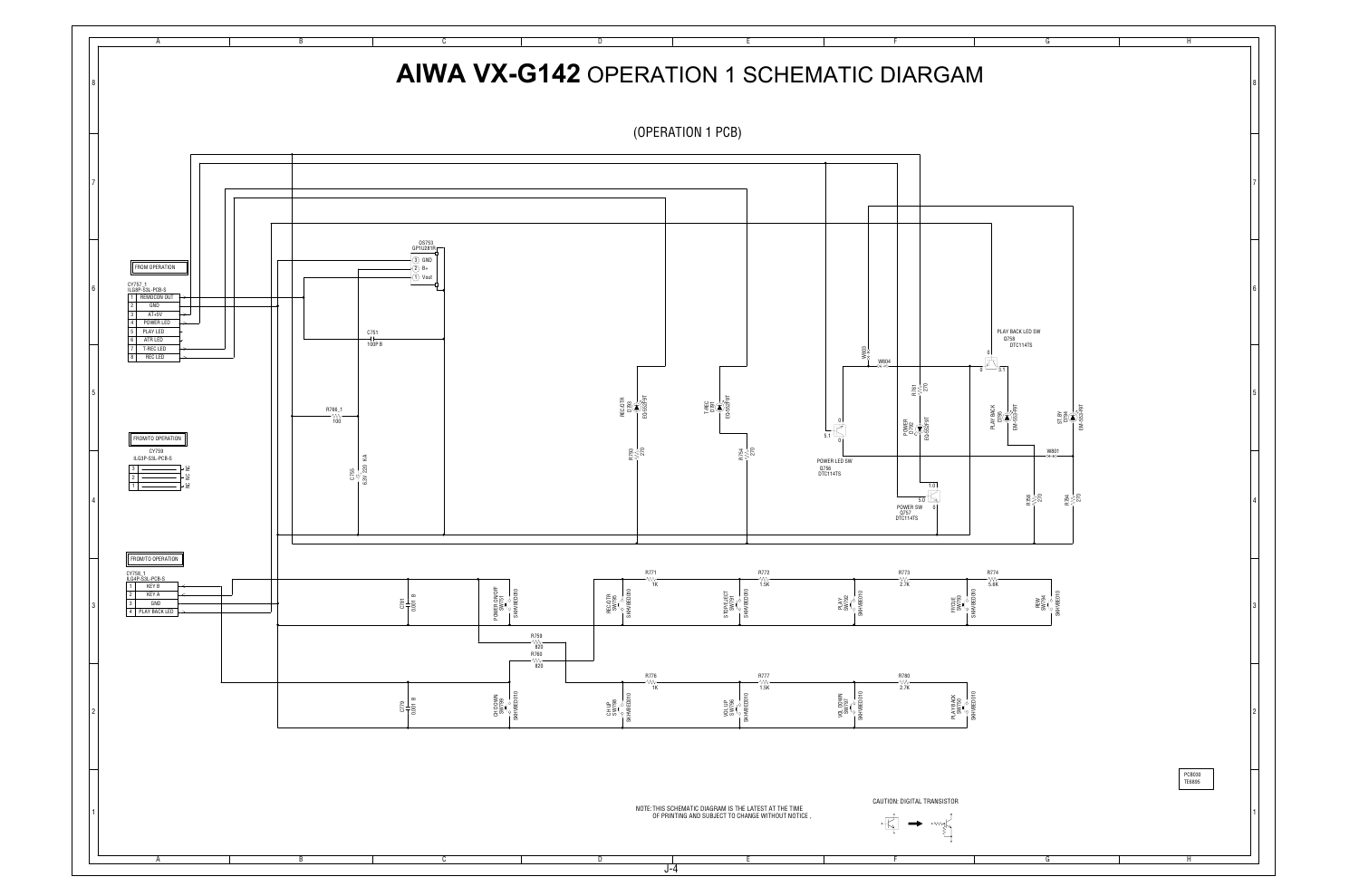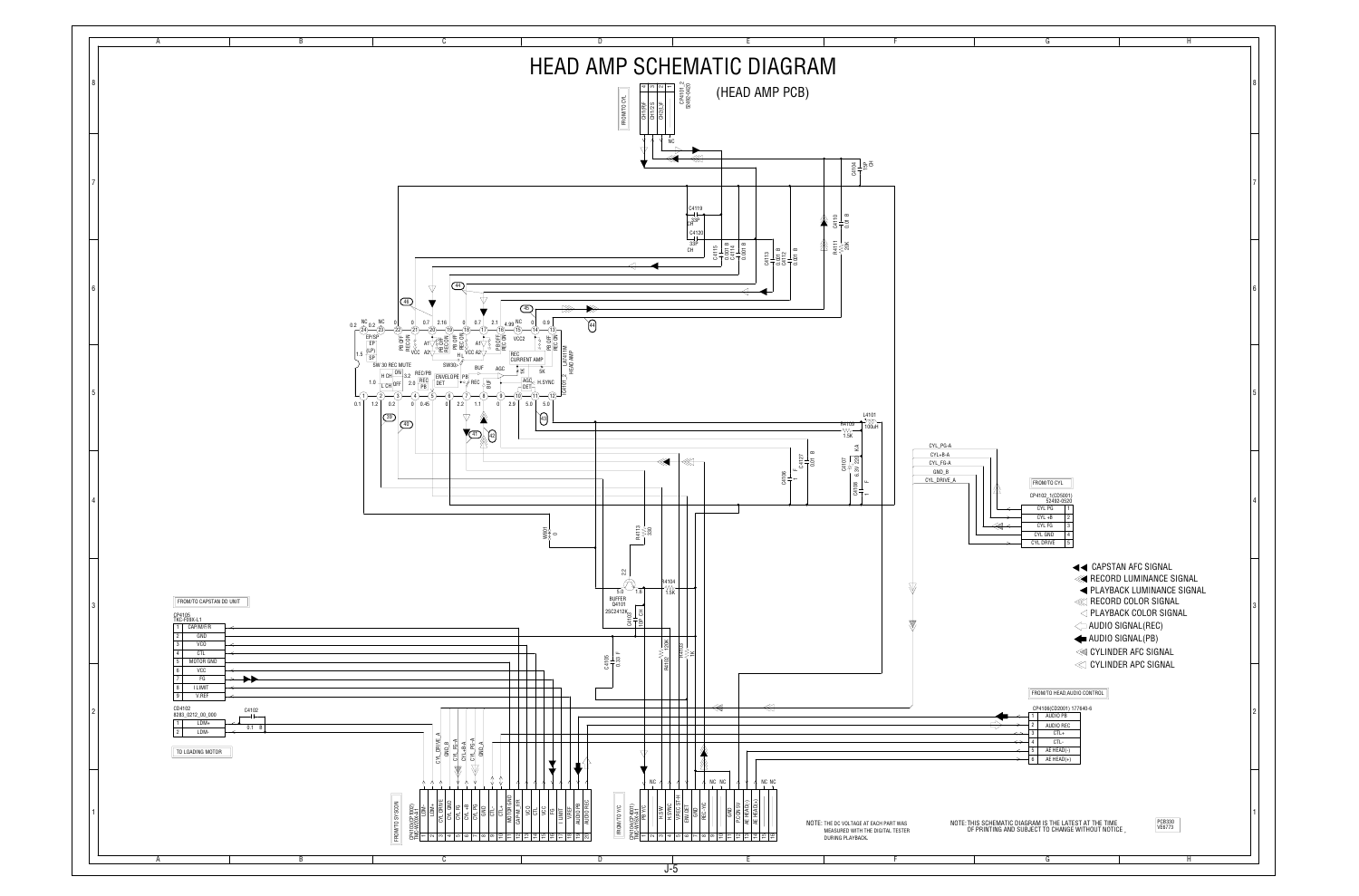

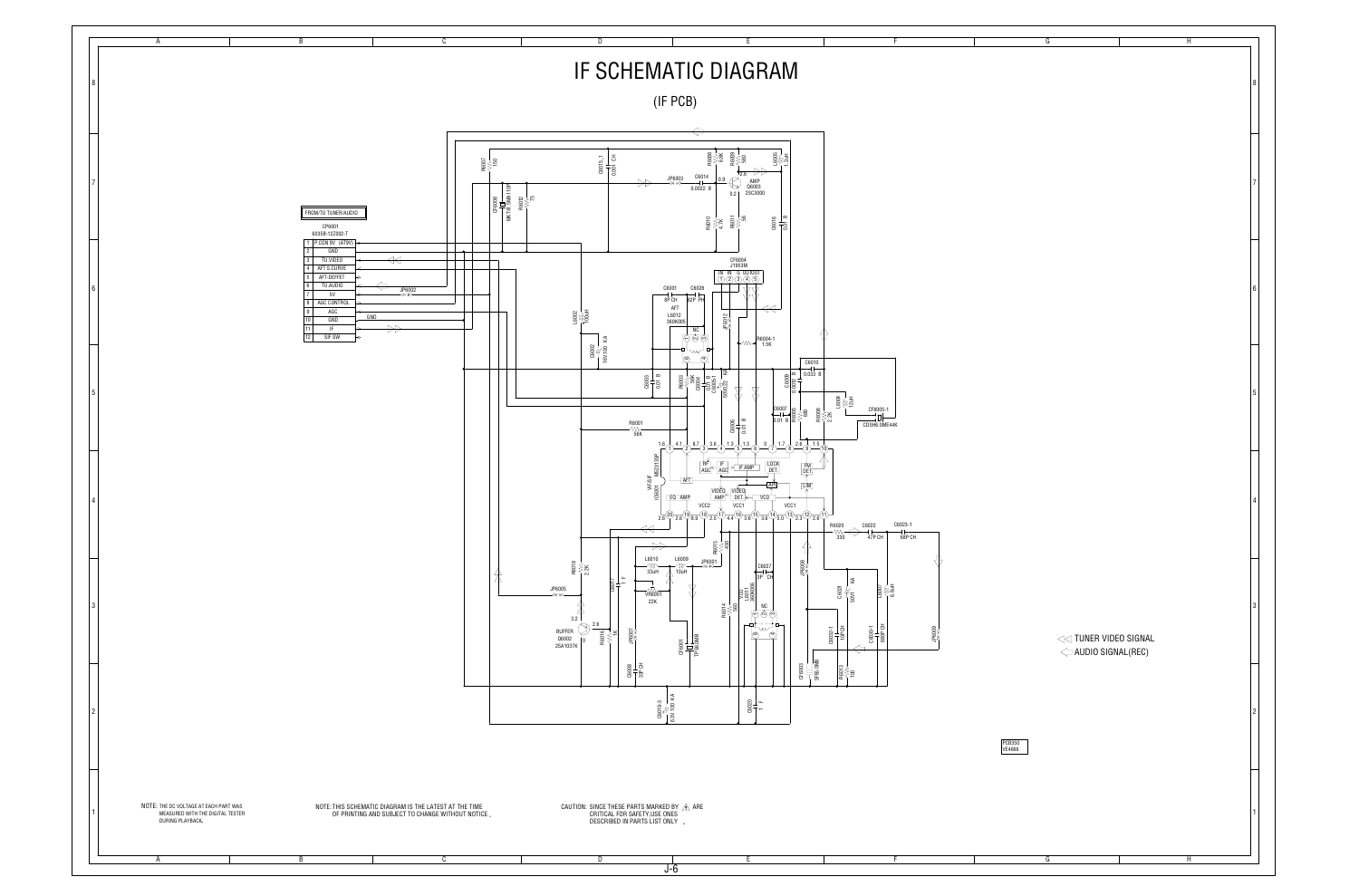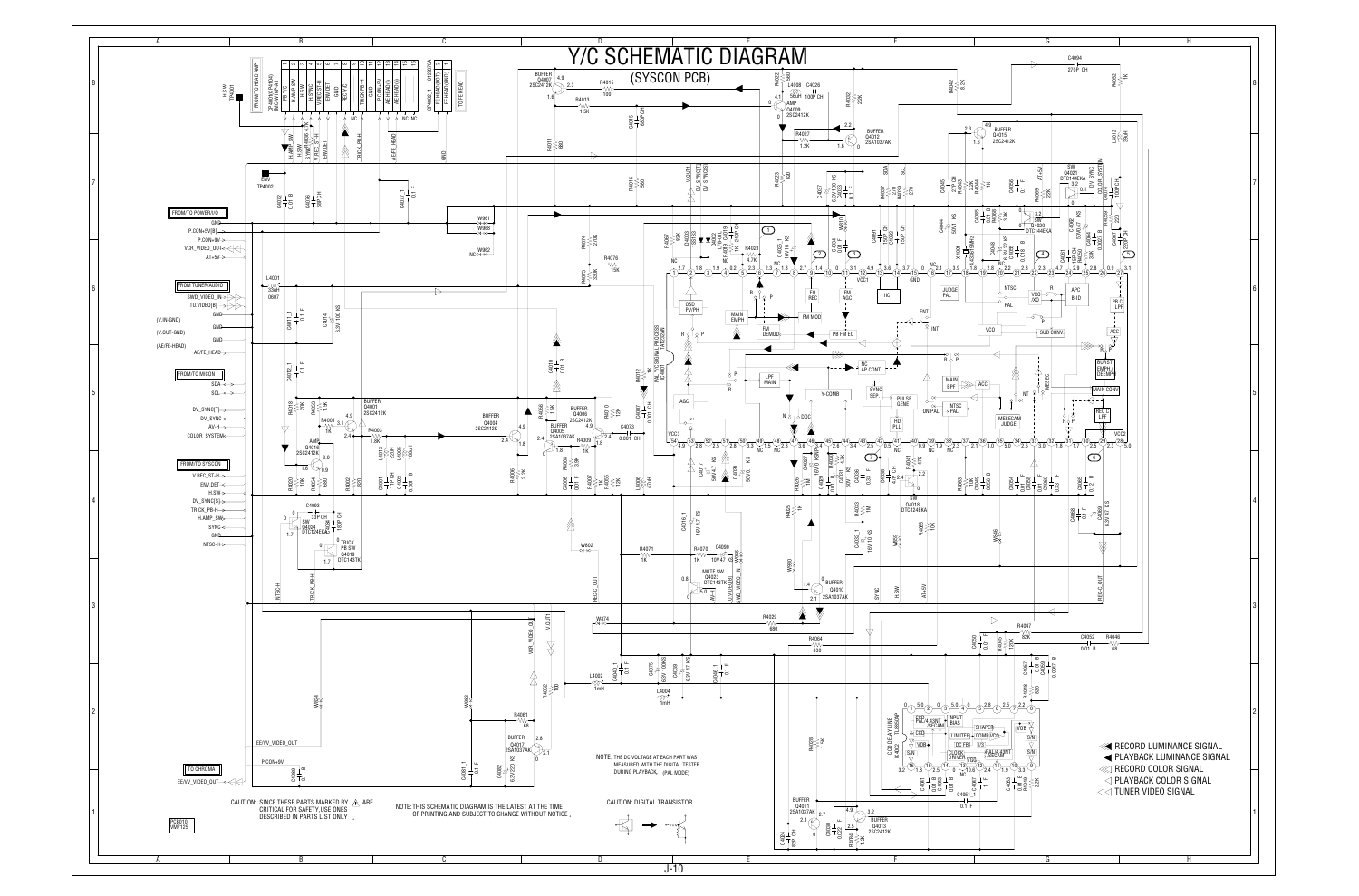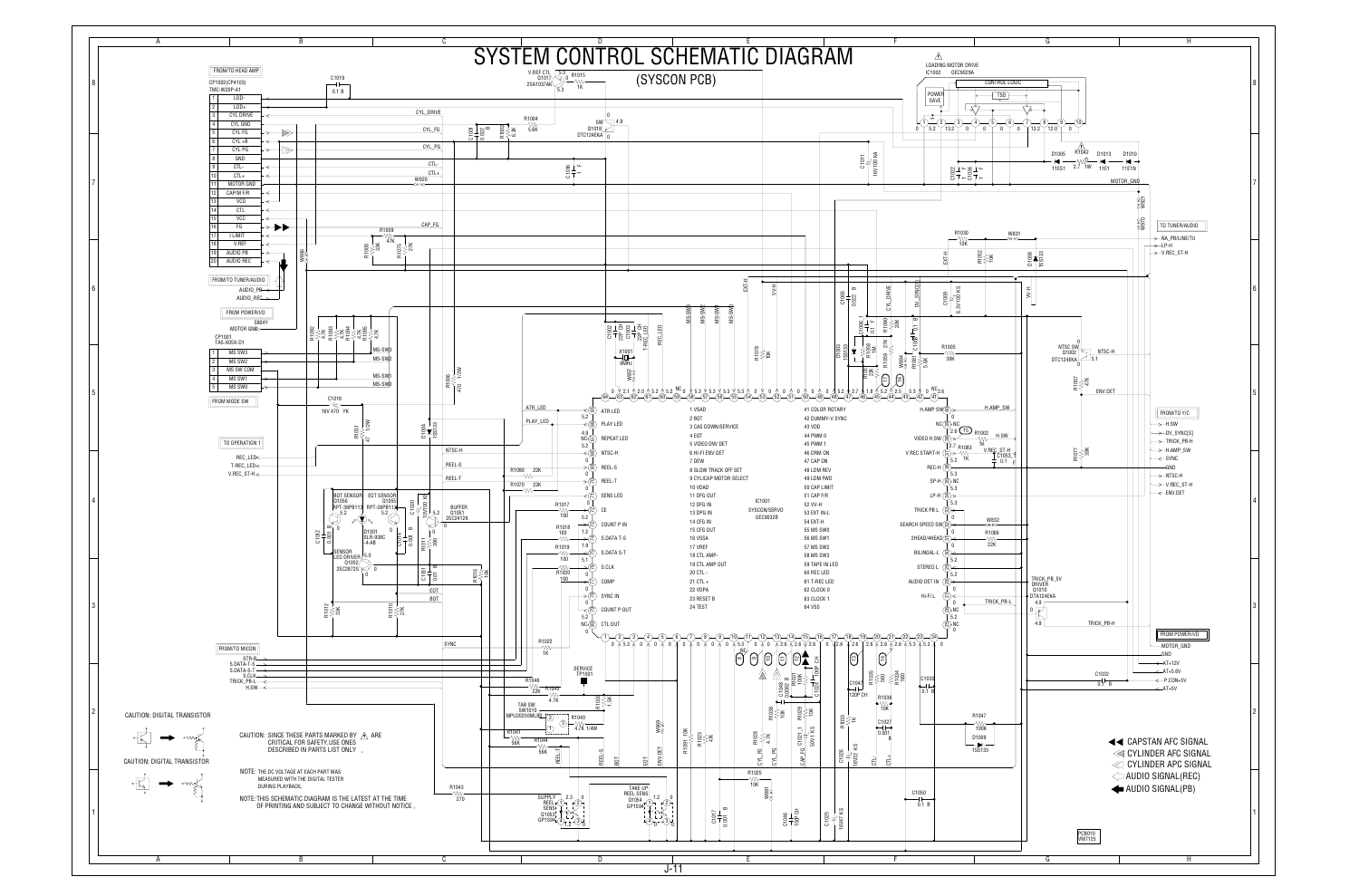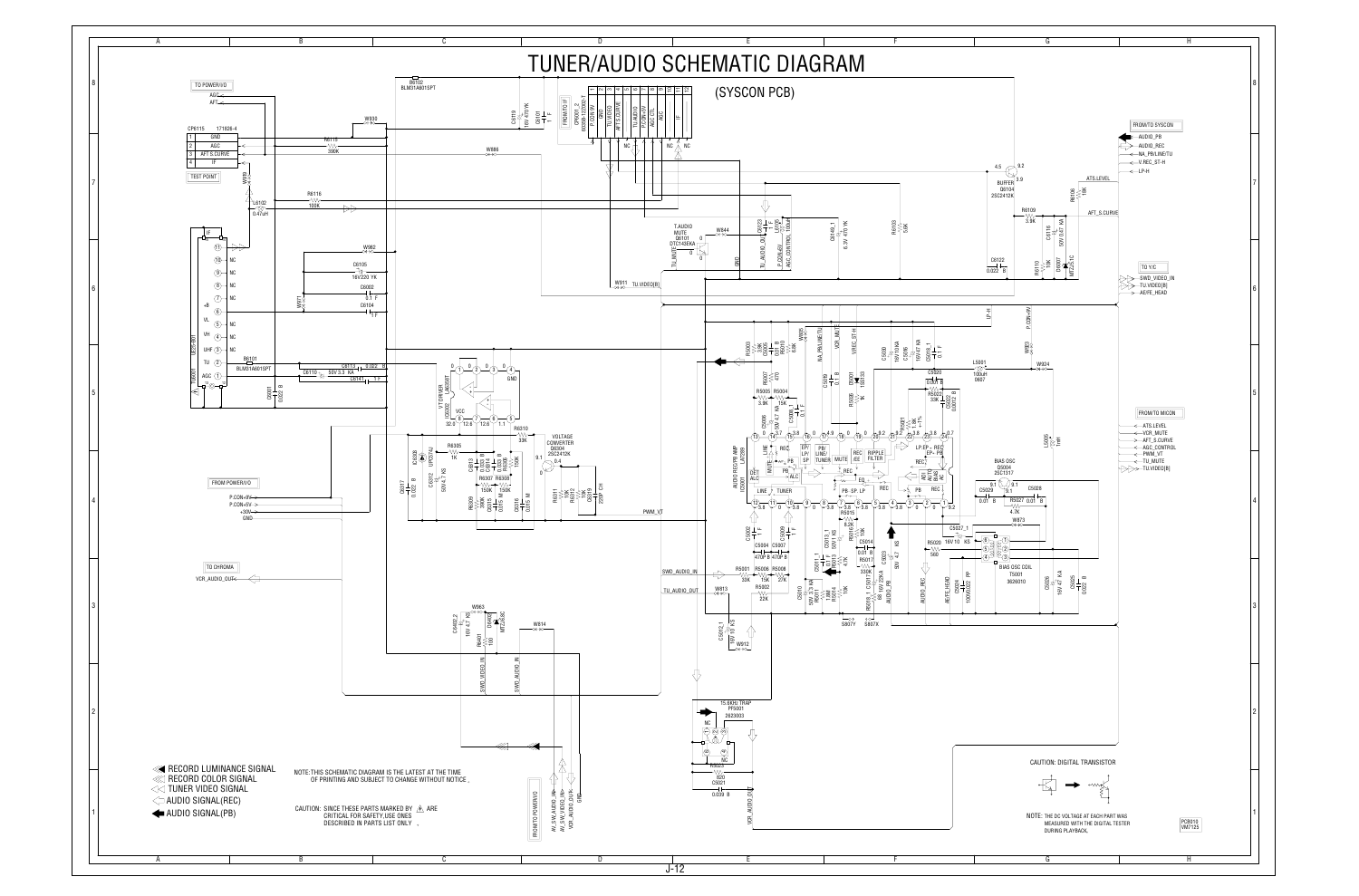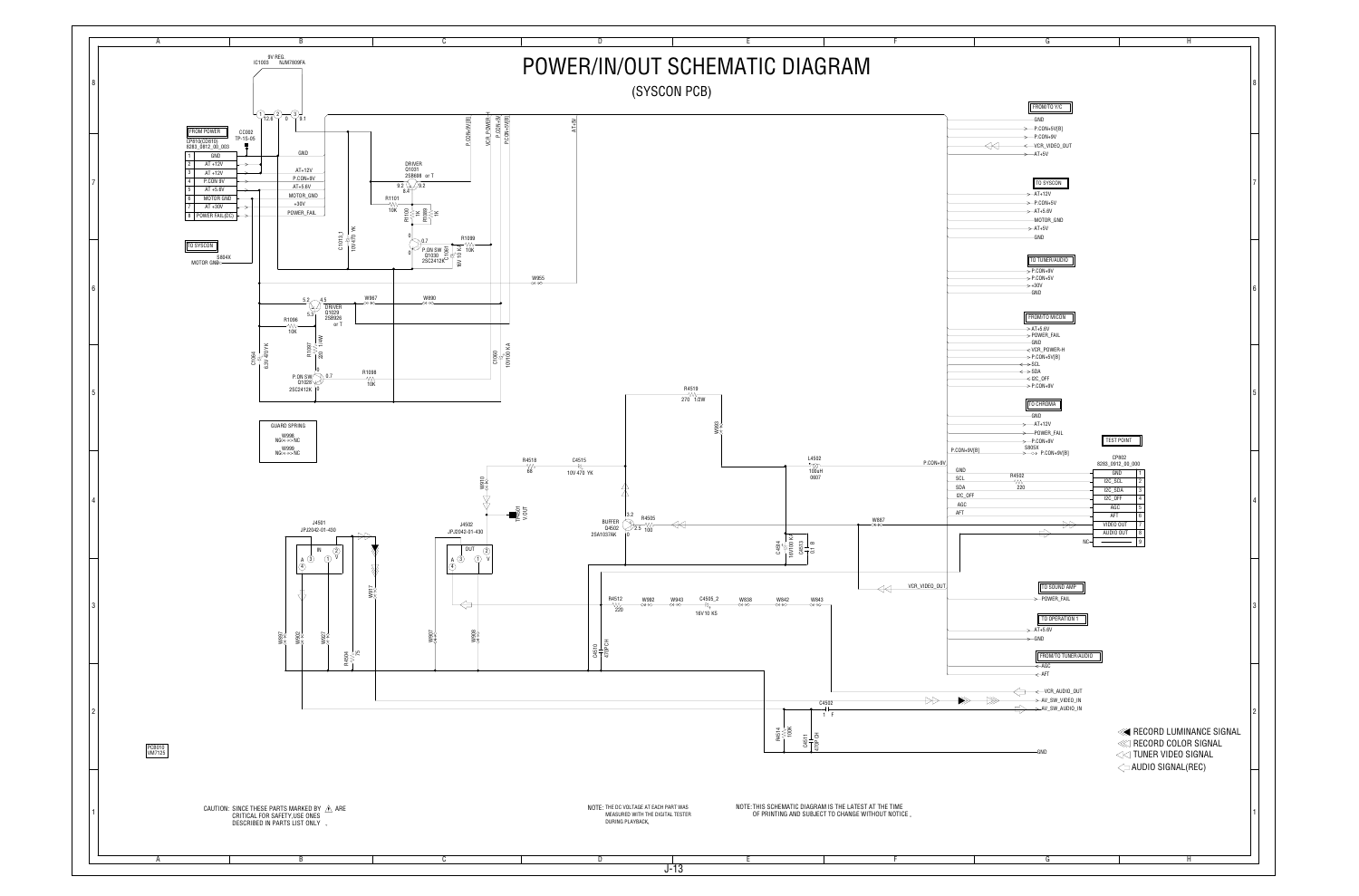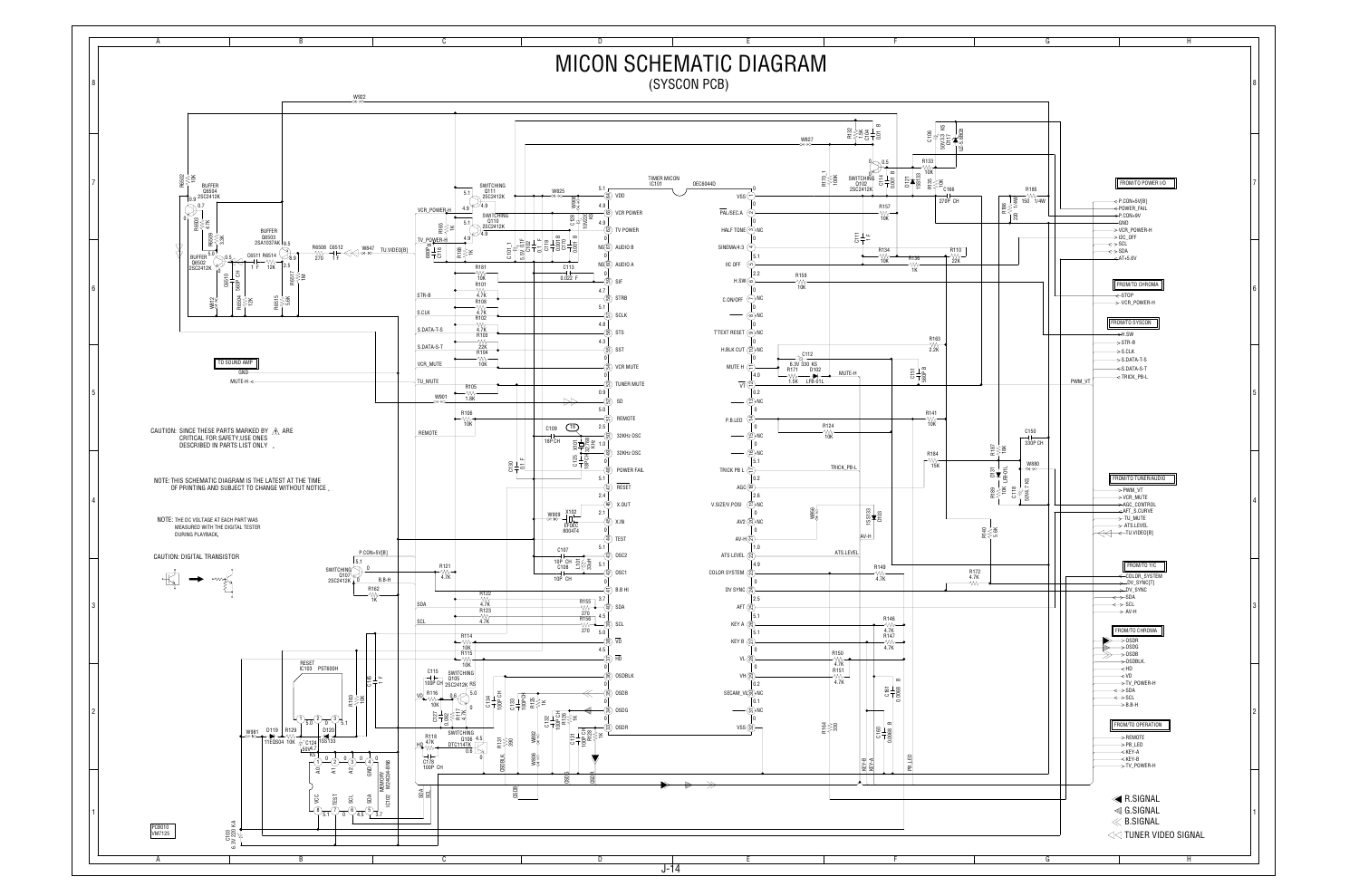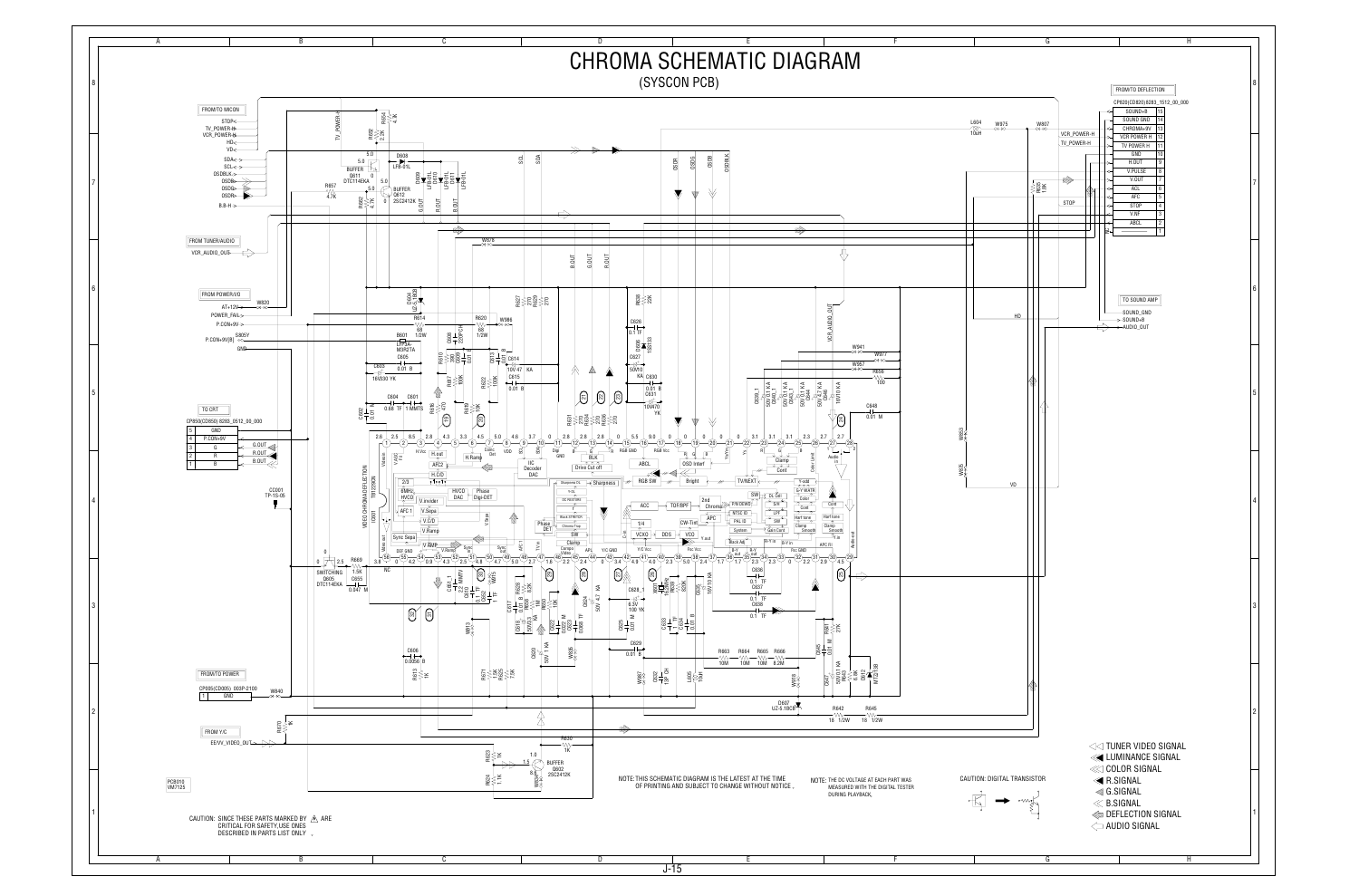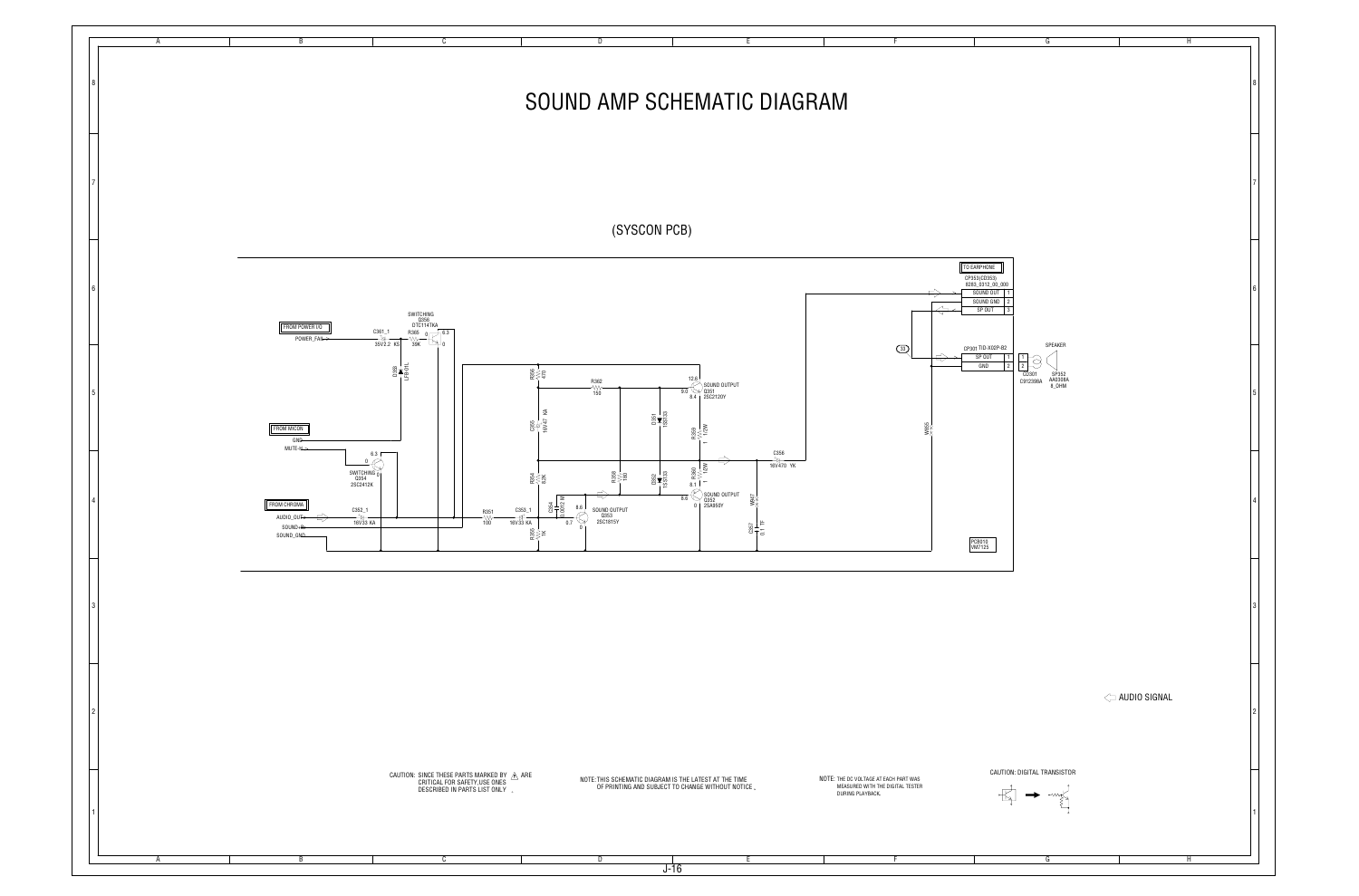| $\overline{G}$ | $\overline{H}$ |                         |
|----------------|----------------|-------------------------|
|                |                | 8                       |
|                |                | $\overline{7}$          |
|                |                | 6                       |
|                |                | 5                       |
|                |                | 4                       |
|                |                | $\mathbf 3$             |
|                |                | $\overline{\mathbf{c}}$ |
|                |                | $\mathbf{1}$            |
| G              | $\overline{H}$ |                         |

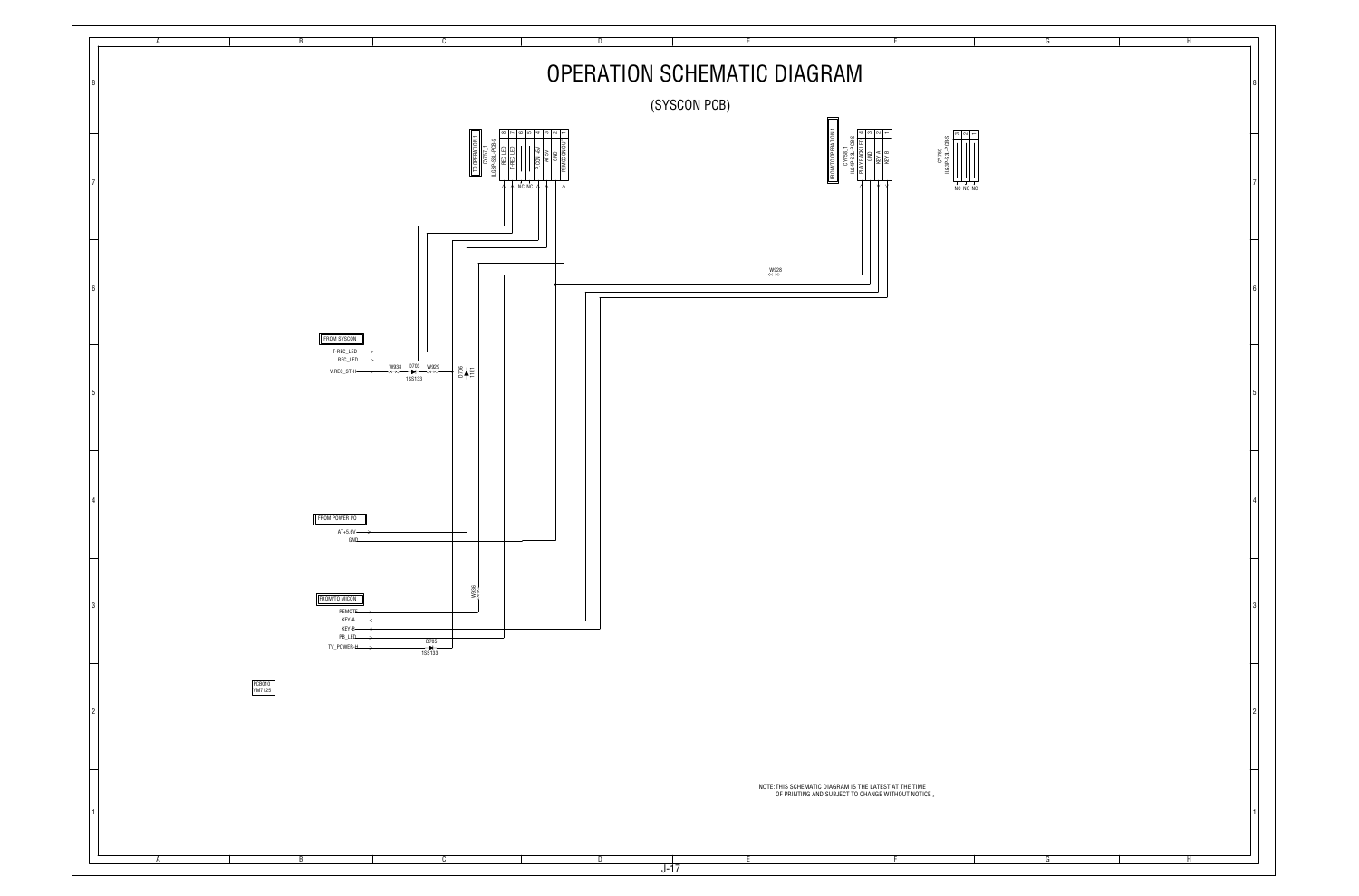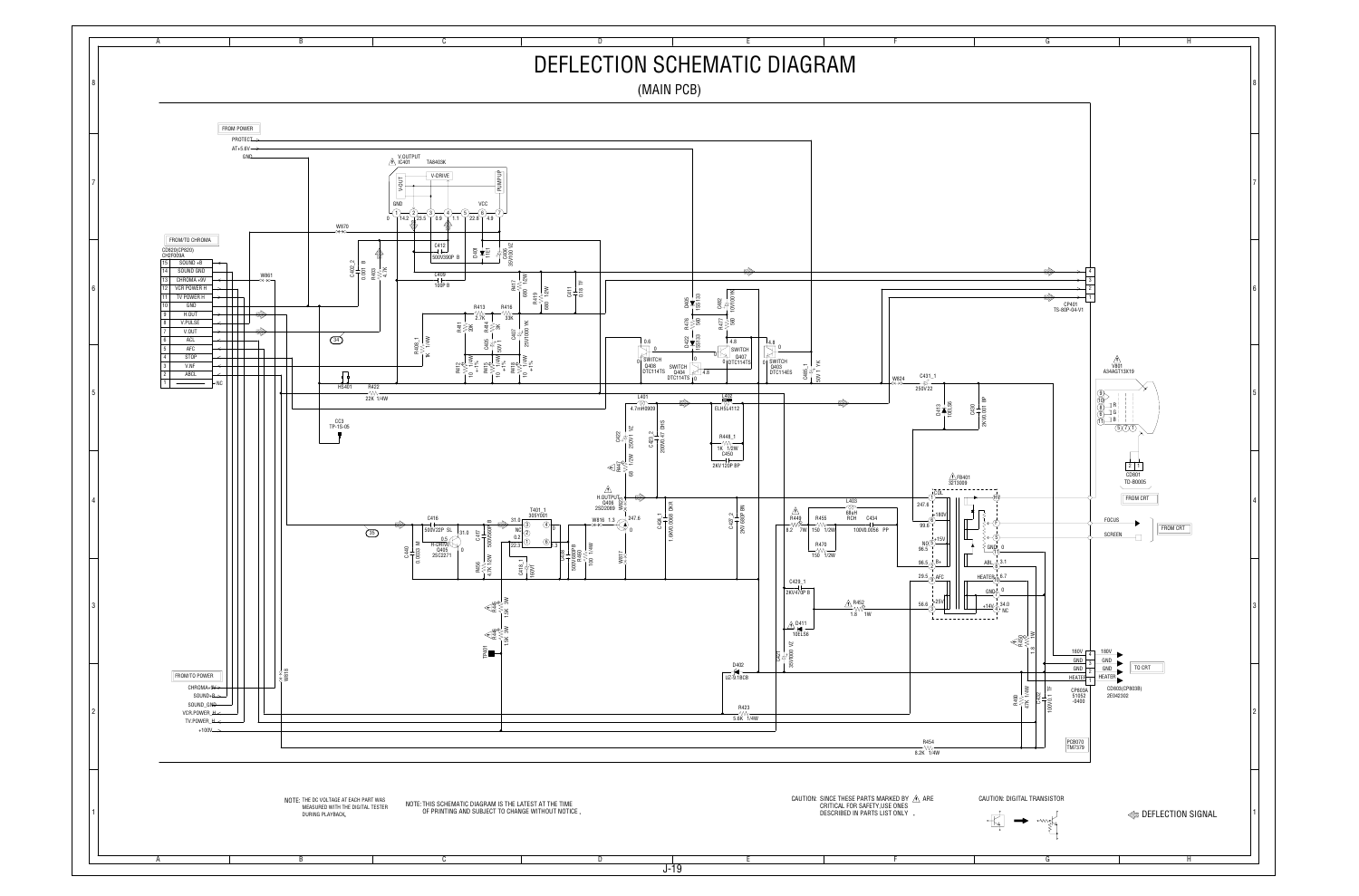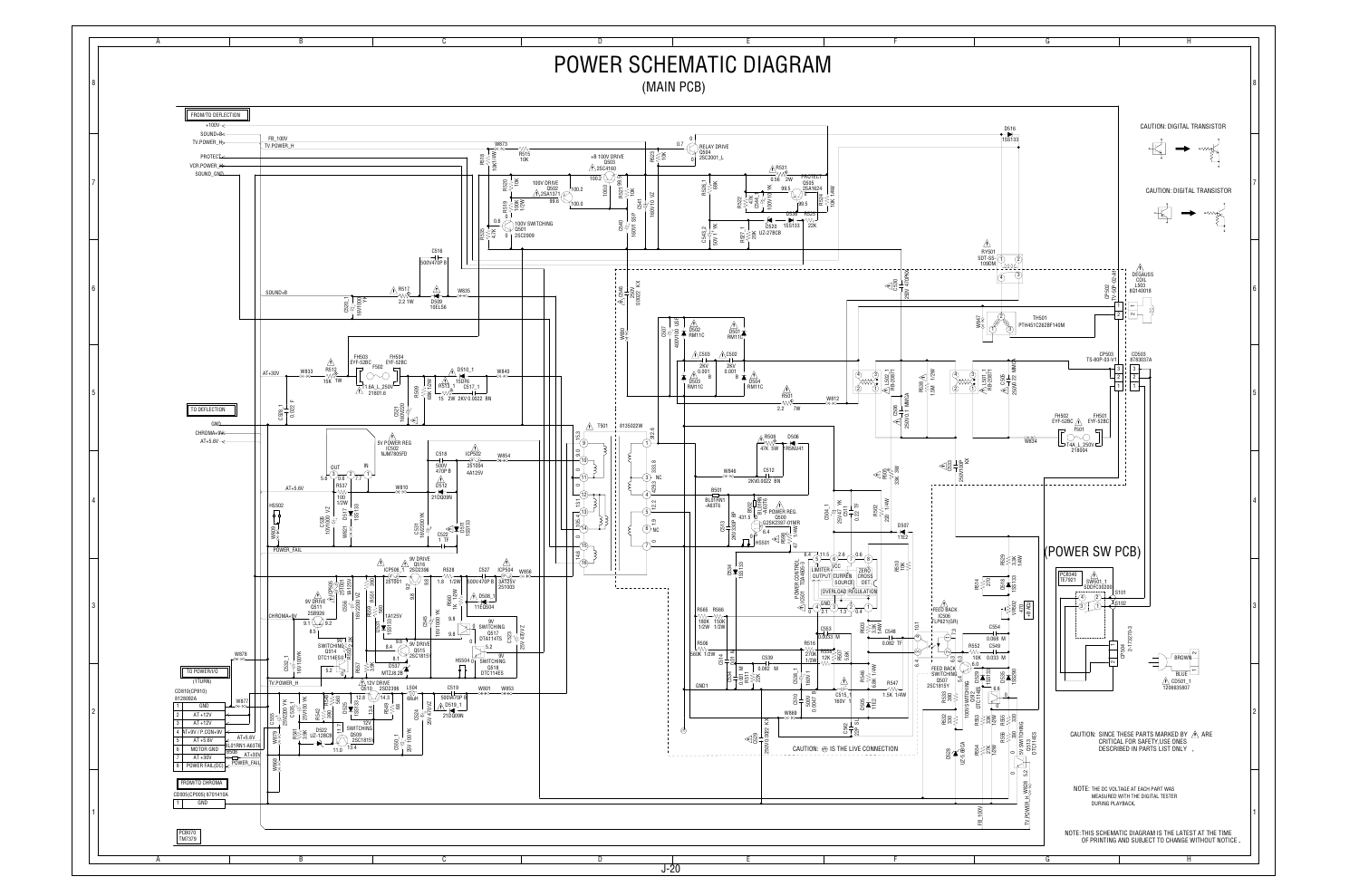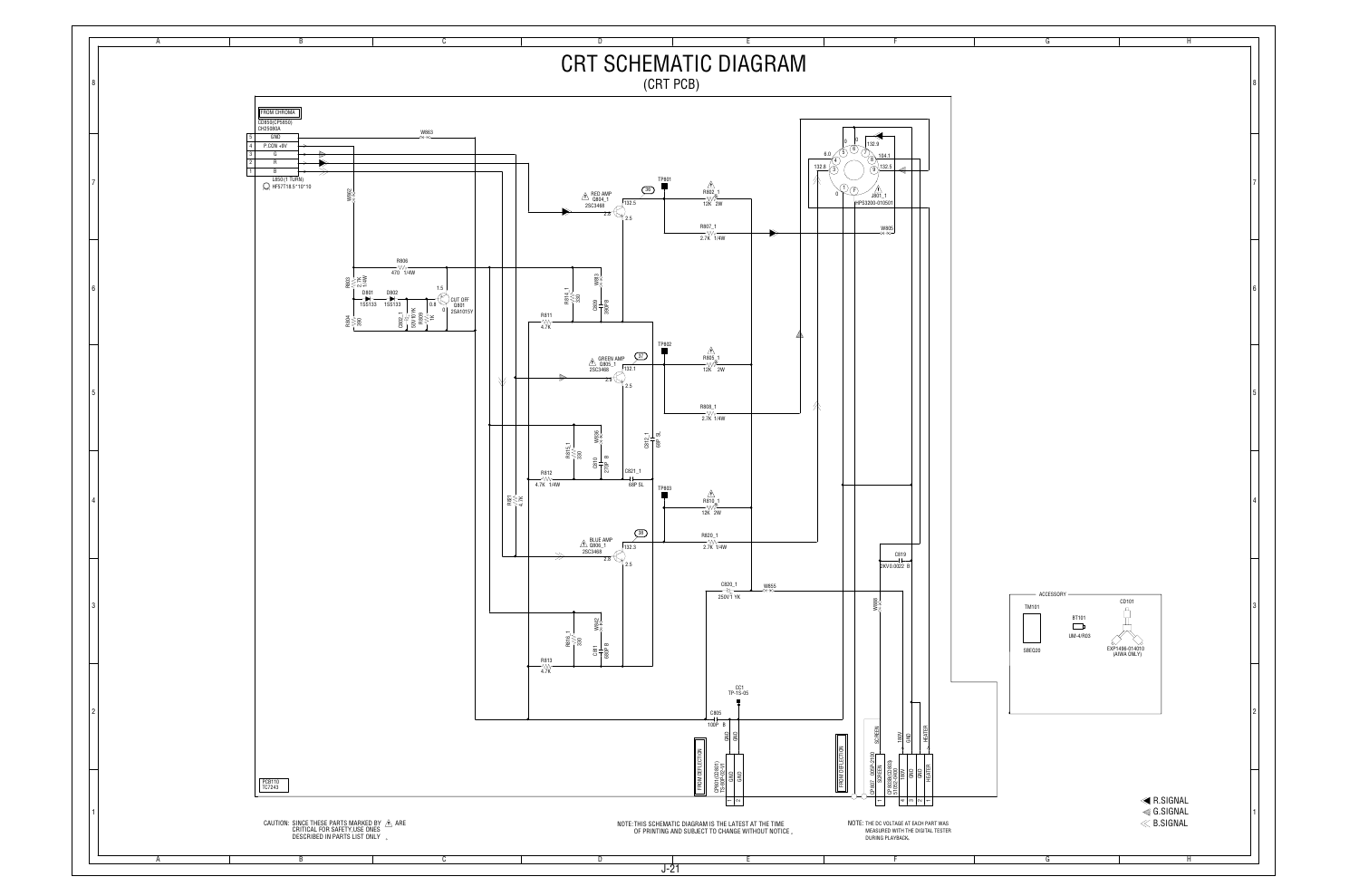| $\overline{G}$ | $\overline{H}$ |                         |
|----------------|----------------|-------------------------|
|                |                |                         |
|                |                | 8                       |
|                |                |                         |
|                |                |                         |
|                |                |                         |
|                |                |                         |
|                |                |                         |
|                |                | $\overline{7}$          |
|                |                |                         |
|                |                |                         |
|                |                |                         |
|                |                |                         |
|                |                |                         |
|                |                |                         |
|                |                | $\boldsymbol{6}$        |
|                |                |                         |
|                |                |                         |
|                |                |                         |
|                |                |                         |
|                |                |                         |
|                |                | $\overline{5}$          |
|                |                |                         |
|                |                |                         |
|                |                |                         |
|                |                |                         |
|                |                |                         |
|                |                |                         |
|                |                | $\overline{\mathbf{4}}$ |
|                |                |                         |
|                |                |                         |
|                |                |                         |
|                |                |                         |
|                |                |                         |
|                |                | $\mathsf 3$             |
|                |                |                         |
|                |                |                         |
|                |                |                         |
|                |                |                         |
|                |                |                         |
|                |                | $\overline{\mathbf{c}}$ |
|                |                |                         |
|                |                |                         |
|                |                |                         |
|                |                |                         |
|                |                |                         |
|                |                |                         |
|                |                | $\mathbf{1}$            |
|                |                |                         |
|                |                |                         |
| G              | $\overline{H}$ |                         |

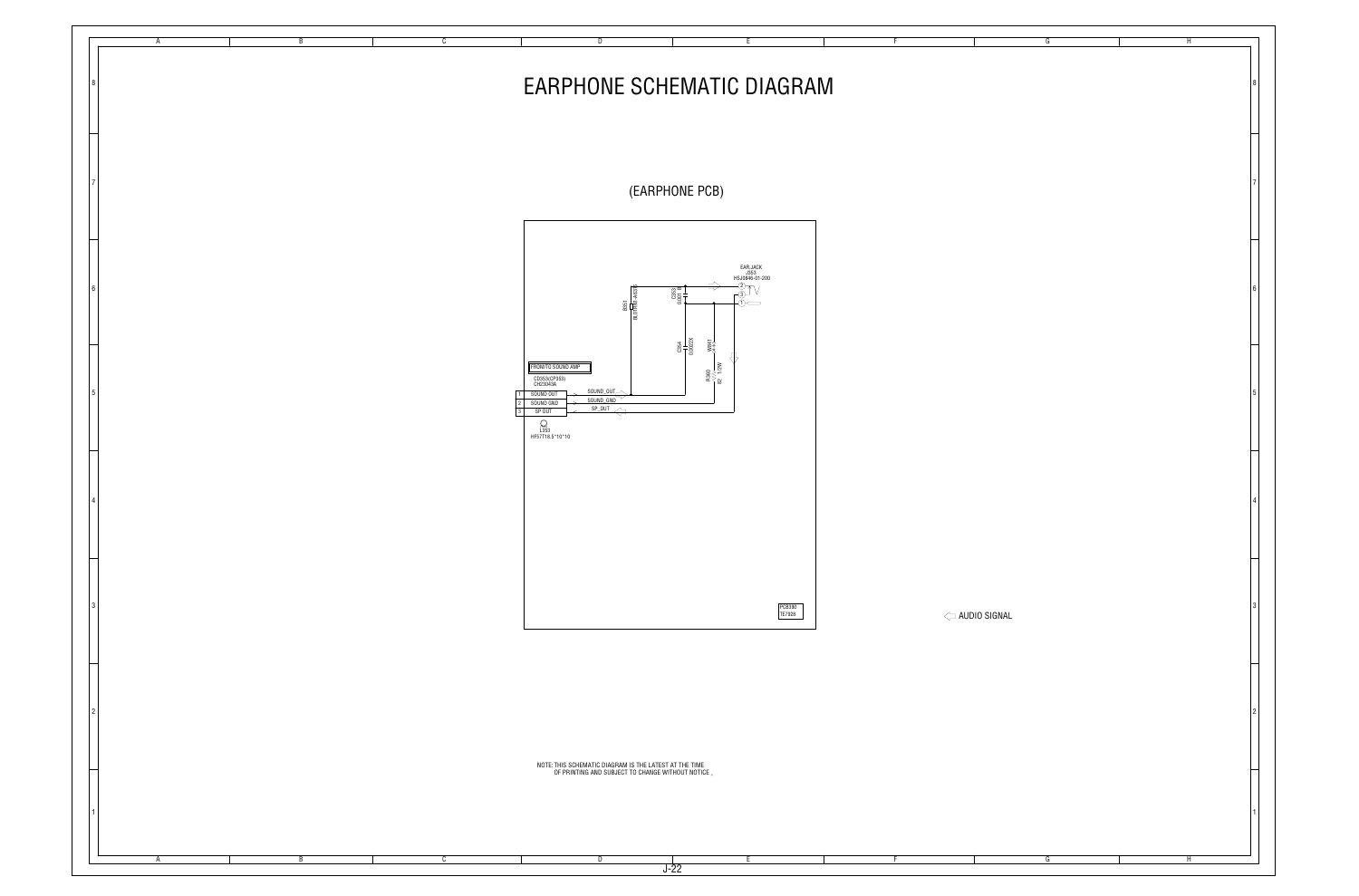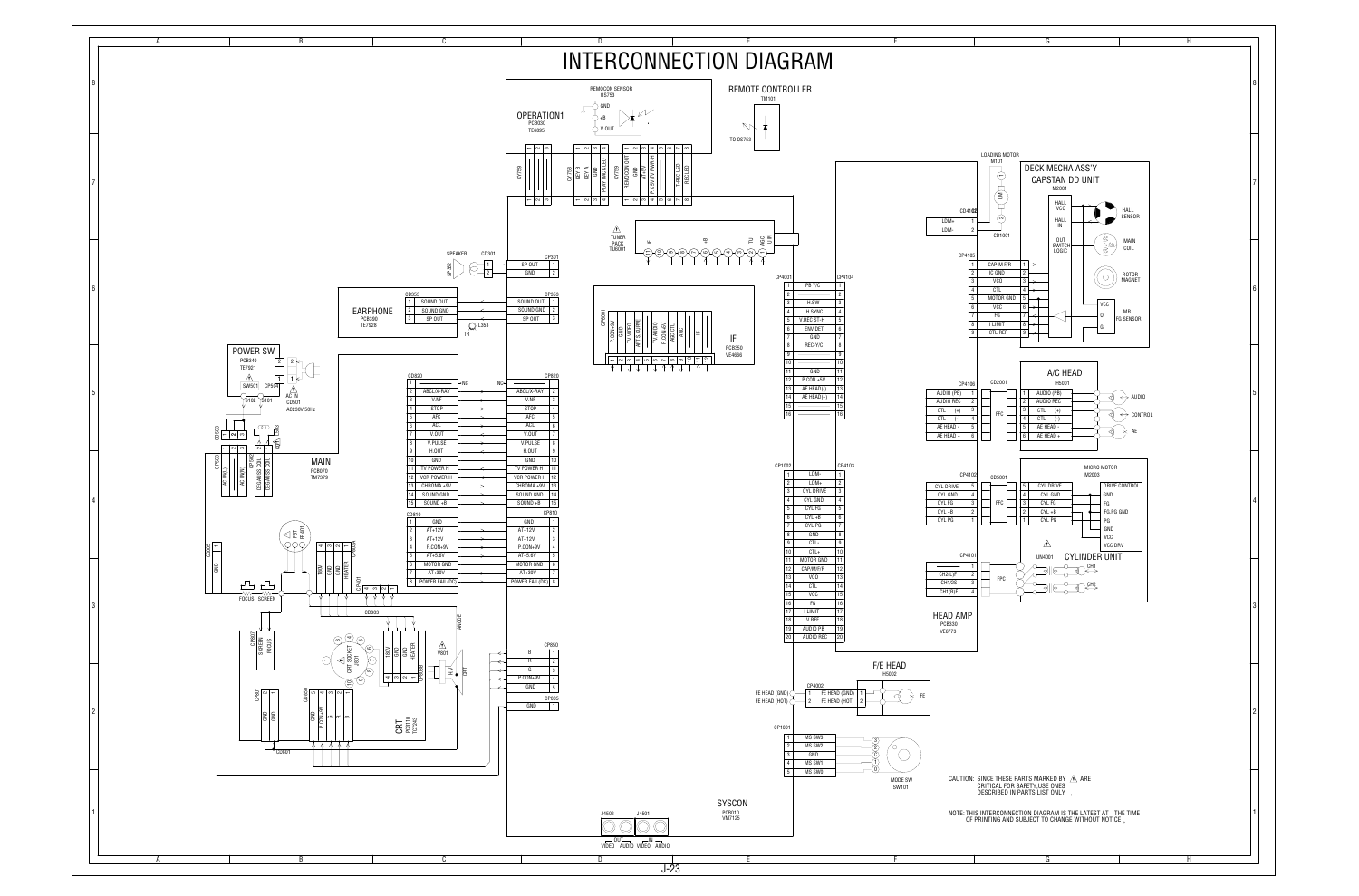









balloon number in the schematic diagram.

15) REC/PB  $0.5V$  5r



16) REC/PB



## **WAVEFORMS**



| 2V 5ms/div |                |  |  |  |  |  |  |  |  |  |  |  |  |
|------------|----------------|--|--|--|--|--|--|--|--|--|--|--|--|
|            |                |  |  |  |  |  |  |  |  |  |  |  |  |
|            |                |  |  |  |  |  |  |  |  |  |  |  |  |
|            |                |  |  |  |  |  |  |  |  |  |  |  |  |
|            |                |  |  |  |  |  |  |  |  |  |  |  |  |
|            |                |  |  |  |  |  |  |  |  |  |  |  |  |
|            |                |  |  |  |  |  |  |  |  |  |  |  |  |
|            |                |  |  |  |  |  |  |  |  |  |  |  |  |
|            |                |  |  |  |  |  |  |  |  |  |  |  |  |
| REC/PB     |                |  |  |  |  |  |  |  |  |  |  |  |  |
|            | $0.5V$ 5ms/div |  |  |  |  |  |  |  |  |  |  |  |  |

|  |  |  | $2V$ 20 $\mu$ s |
|--|--|--|-----------------|
|  |  |  |                 |

|  |  | 1V 20µs/div cold |  |  |
|--|--|------------------|--|--|



























|  |  |  |  |  | 2V 20µs/div |  |  |
|--|--|--|--|--|-------------|--|--|







|  | 1 \ / |  |  | $20$ us/div |  |
|--|-------|--|--|-------------|--|





ML Ҹ ӊ┙┋